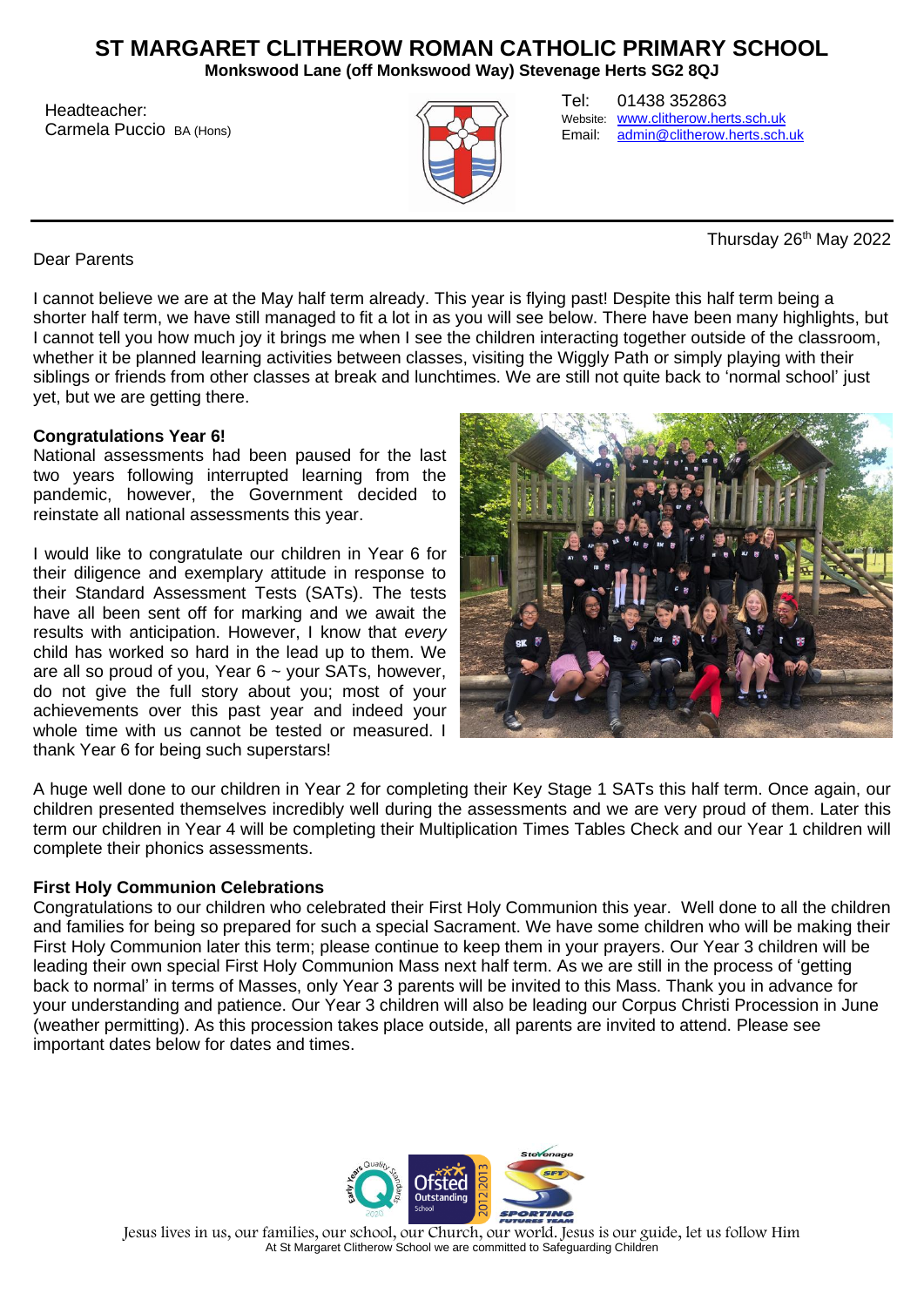## **PSFA**

It was lovely to see some of you supporting our PSFA by attending their coffee morning last week. It is always great to see new parents offer help and ideas. Our hard-working PSFA are currently putting plans together for our upcoming Jubilee Summer Fair which will be held on the school field on Saturday 11<sup>th</sup> June 12pm – 3pm. As the saying goes, 'many hands make light work' and I am sure they will appreciate any offers of support. Please do help if you can.

## **Jubilee Day**

Today has been a special day in school as we have been celebrating the Queen's Jubilee. A variety of activities have taken place and the children (and staff!) have had a great day!

### **Some highlights this half term:**

- Year 3, 4, 5 and 6 Stevenage Museum visits our children enjoyed walking down to the museum.
- Nursery trip to Standalone Farm our first official school trip in 2 years!
- Year 3 trip to Celtic Harmony Camp a dry trip for once!
- Year 4 to Bhaktivedanta Hindu Temple a wonderful experience for children and staff too.
- Reception trip to Knebworth House despite the thunder storms, a great time was had by all!
- Travel tracker (walk to school initiative) reintroduced and badges distributed – a request from our ecocommittee.
- New parent talk for September 2022 families it was lovely to meet our new families and finally allow them into the school building.
- Year 5 ultimate frisbee they had great fun!



- Whole school photo finally happened after a 2 year wait following the pandemic and a weather cancellation
- Introduced a new art club for our children in Years 3-6 an extremely successful club for our budding artists. This club will continue next half term, please see parentmail for further details.
- Active Maths session for Year  $1$  they loved it!
- Book vending machine draw and books handed out such a special achievement.

# **Free School Meals**

If your situation has changed, or you think you may be eligible for free school meals, please visit [https://www.hertfordshire.gov.uk/services/schools-and-education/at-school/free-school-meals/free-school](https://www.hertfordshire.gov.uk/services/schools-and-education/at-school/free-school-meals/free-school-meals.aspx)[meals.aspx](https://www.hertfordshire.gov.uk/services/schools-and-education/at-school/free-school-meals/free-school-meals.aspx) The application takes a couple of minutes to complete. Please do notify the school if you are eligible. Even if your child is in a class (Reception – Year 2) that receives a Government funded free school meal, it is still worth making an application as the school receives additional funding.

Please follow us on twitter (@StMClitherow) to gain an insight into school life. Our twitter feed can also be accessed via our school website.

I hope you all have a peaceful and relaxing half term holiday.

Yours sincerely

CRucio

Carmela Puccio Headteacher



Jesus lives in us, our families, our school, our Church, our world. Jesus is our guide, let us follow Him At St Margaret Clitherow School we are committed to Safeguarding Children